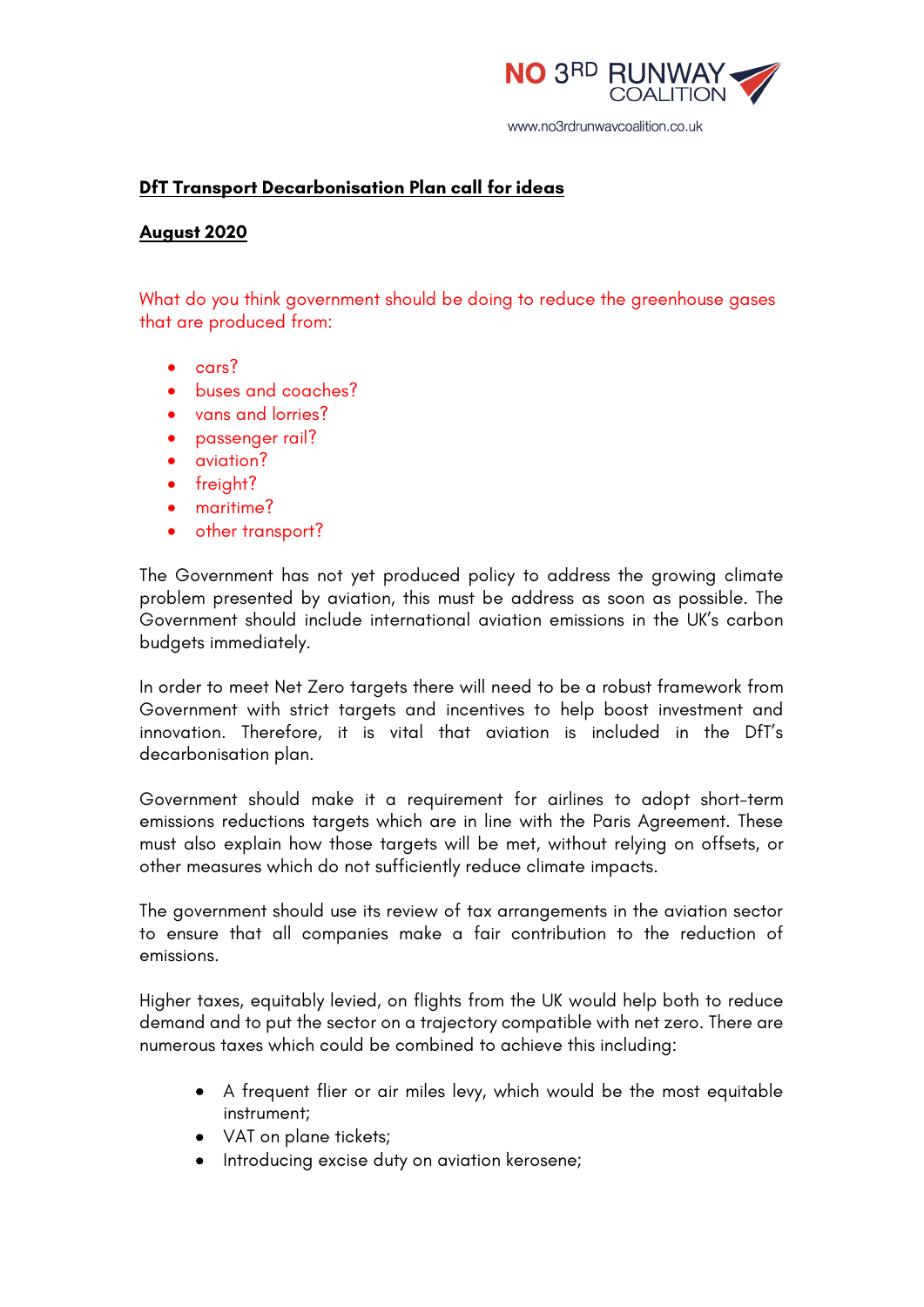

www.no3rdrunwaycoalition.co.uk

• Raising Air Passenger Duty to allow part of such duty/levy to be "ringfenced", to fund independent expert research and investments to assist and compensate overflown communities to minimise any adverse effects. The system at Vienna airport is a world leading practice which has significantly helped to redress the current unequal balance of communities/environment and the commercial interests of the aviation sector.

Government should not encourage unrealistic optimism by the aviation industry about its ability to deliver low carbon aircraft, particularly given its poor track record. Electric flight is not going to be a reality for transport of large numbers of people, over long distances. Hybrid planes will make only a negligible difference to aviation's carbon emissions, if the overall number of flights and air passengers increase. Biofuels are also generally recognised to be an inappropriate technology for aviation.

Consequently, Government should produce an assessment of how other appropriate technology solutions for aviation will be delivered between now and 2050, and what policy interventions will be needed in order to ensure that these are delivered.

The UK Renewable Transport Fuels Obligation should include a requirement for airlines to purchase genuinely sustainable aviation fuels (e-kerosene). This would could help to provide an incentive for investment and innovation.

The Government should drop the 'growth everywhere' mantra and set out robust plans for demand management options, incentives and penalties to ensure promised technological improvements are delivered and a framework of mechanisms to ensure that the industry pays for non-CO2 emission.

This could include:

- More robust noise proposals that close the existing regulatory gaps, including a process to ensure airports are accountable for their noise commitments.
- Meaningful, measurable targets are still required to protect the public from the impacts of aircraft noise on health and quality of life.
- A national level assessment for air pollution monitoring.
- A call for objective research into the impact of highly concentrated flight paths.
- Development of a reliable evidence base to assess impacts of airport operations on health and the environment.

#### **Local journeys**

What, if any, changes to reduce the greenhouse gases produced by your local transport, would you like to see made?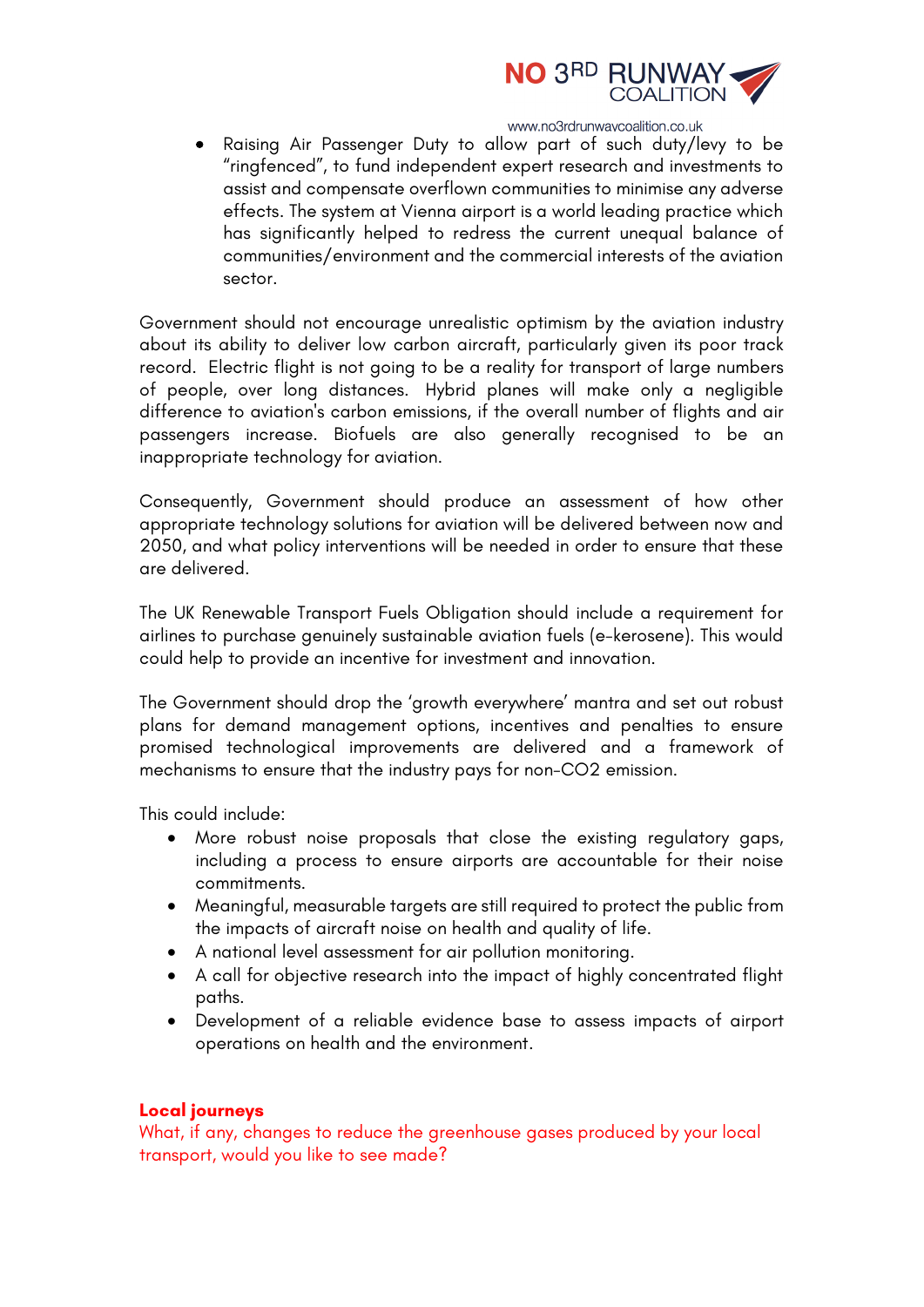

www.no3rdrunwaycoalition.co.uk What, if any, examples of good transport initiatives in your local area do you have (with a particular focus on low or zero emission initiatives)?

Investment in surface access links to airports is vital, particularly around Heathrow where typically, there are 235,000 daily trips to/from the airport with 60% of these using private car or taxi services.

The modal share of public transport of these journeys is 40%, which has increased by just 1% since 2009. This rate of progress is clearly insufficient, particularly given Heathrow Airport has failed to meet their own 2018 target.

It is not sufficient and is not sustainable to simply 'encourage' or 'improve' public transport. There must be credible and concrete plans to actually meet the aspirations of modal shift, to prevent extra congestion and pollution.

# **Longer journeys**

What changes would you like to see that will help to reduce the greenhouse gases produced from longer journeys?

N/A

# **Purchasing goods**

What action do you think government should take to reduce the greenhouse gases produced from the:

- distribution of goods across the country?
- delivery of goods to shops or residences?

N/A

# **Travel choices**

Do you find it:

- easy to make informed travel choices in relation to the emissions produced?
- difficult to make informed travel choices in relation to the emissions produced?

N/A

#### **Information to inform travel choices**

What information would you find helpful in making those choices?

- The approximate measurement of greenhouse gases emitted as a result of your journey.
- A comparison of the greenhouse gases emitted as a result of your journey relative to other forms of transport